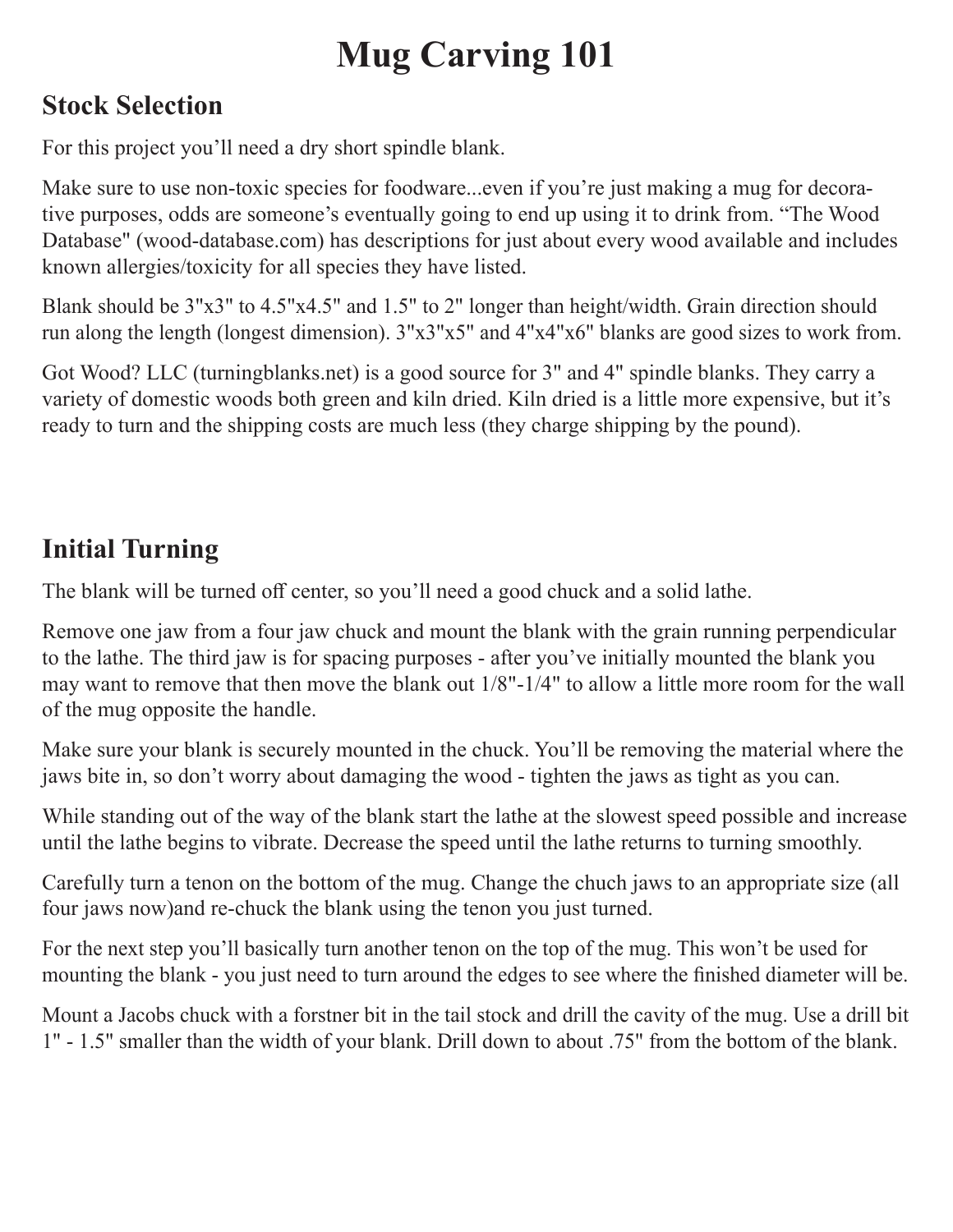### **Rough Shaping on the Band Saw**

Remove your blank from the lathe. Mark a line down the side about .5" to .75" from the edge of the hole you drilled and sketch the profile shape for the handle. Lay your blank on the side and cut the profile of the handle on a band saw. A rough 3/16" or 1/4" blade works fine for most shapes. Saw marks aren't a concern - these will be removed when you do the final shaping.

Stand the blank upright (hole facing up) and mark the width of the handle. About 1" to 1.25" is a good width. Sketch the curve between the handle and the "tenon" you turned on the top of the mug then cut the rough shape of the mug on the band saw. Leave part of the sides flat so you have a surface to lay on when drilling the handle.

# **Rough Drill Handle**

Lay the blank flat on one side and secure with a drill vise or hand screw clamp. Stack some scrap boards under the handle for additional support. Drill a series of holes along the handle where you want the finger hole(s) to be. Each handle is going to be a little different, but you want to use a drill big enough for your fingers, but small enough to leave about .25" - .5" for the outside width of the handle.

# **Final Turning**

Note: the final turning *could* be done at the same time as the initial turning, but I prefer to band saw as much excess weight off of the blank before finishing the inside.

#### *Remember you still have the handle sticking out so keep clear of it while turning, sanding and finishing.*

Remount the bottom of the blank on the lathe and turn the inside of the mug to the final shape. Keep in mind that you'll be shaping the outside later and leave enough thickness on the outside. Unlike most hollow turnings the outside is going to be irregular so you're not aiming for a consistent wall thickness. Turn the inside so it's rounded somewhat to match the final shape, but you're looking more for a general smooth curve than any kind of exact shape or diameter.

Finish sand the inside to 220.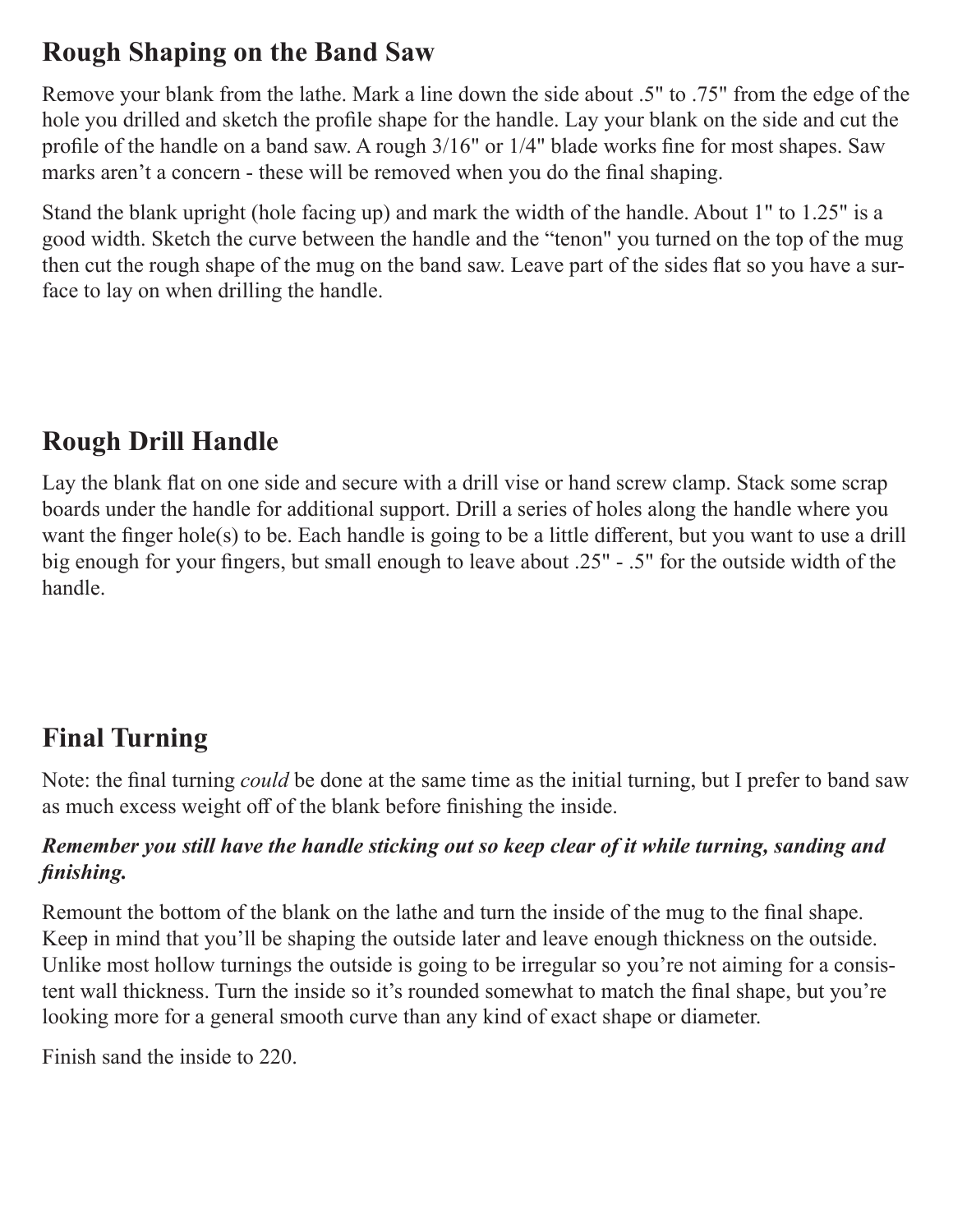### **Inside Finishing - Oil**

If you're going to use an oil finish it's easier to do the inside while it's still on the lathe. My personal preference is walnut oil, but any butcher block type oil should work fine. Coat the inside liberally with oil then turn the lathe on at medium speed and sand with 180. With the lathe still running wipe the inside with a paper towel (you may want to increase the lathe speed a little when wiping to generate some heat).

Repeat with finer grits until you're satisfied with the smoothness - I generally go to 320 or 400. I'd recommend letting the oil sit 10 minutes or so between sandings if you have the time and patience.

### **Inside Finishing - Epoxy**

If you want to finish the inside with epoxy, you'll need to do that after final sanding the inside and before shaping the outside. While just about all epoxies (and other finishes) are food safe after curing, I prefer to err on the side of caution and use an FDA approved epoxy suitable for contact with food.

You'll need to mount a low speed motor horizontally and devise some means of attaching your blank. I'd recommend drilling a bolt that matches the threads on your chuck and mounting that to the shaft on the motor, but attaching some sort of plate to the shaft and using good 2 sided tape to mount the blank *should* work.

Mount your blank on the motor and make sure the top is angled slightly upwards so the epoxy doesn't run out. Mix your food safe epoxy and brush on the inside with the motor running. Get a good coat on and brush out any excess to prevent pooling. Ideally you want the motor running as slow as possible. 10 - 25 RPM is best, but up to 100 RPM or so will work.

Once the epoxy is applied you may want to carefully apply heat with a torch to remove bubbles.

Drying times differ depending on the epoxy you're using, but generally you'll need to let the epoxy cure 8 hours with the motor running. Final curing can take from 24-72 hours.

If needed you can apply a second coat after the first has initially set.